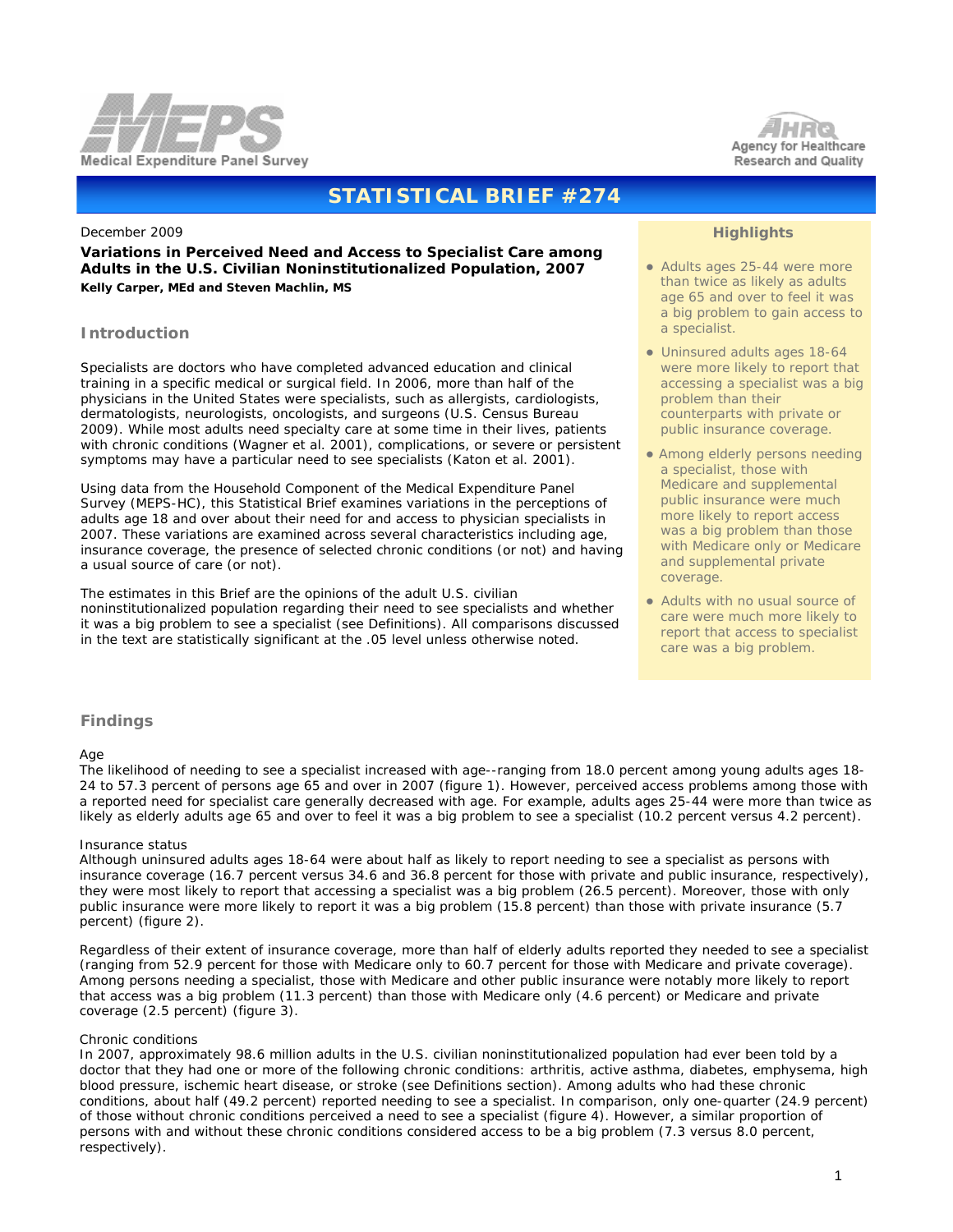### *Usual source of care*

Although adults with no usual source of care were considerably less likely to report needing a specialist as those with a usual source of care (19.5 versus 41.0 percent), they were more than twice as likely to report that access to care when needed was a big problem (16.0 versus 6.4 percent for persons with a usual source) (figure 5).

## **Data Source**

The estimates shown in this Statistical Brief are drawn from analyses conducted by the MEPS staff from the following public use file, MEPS HC-107: 2007 Full Year Population Characteristics Data File.

## **Definitions**

### *Needing specialist care and access to specialists*

The 2007 Self-Administered Questionnaire (SAQ), is a paper-and-pencil questionnaire that was designed to collect a variety of health status and health care quality measures of adults. The health care quality measures in the SAQ were taken from the health plan version of Consumer Assessment of Healthcare Providers and Systems (CAHPS<sup>®</sup>), an AHRQsponsored family of survey instruments designed to measure quality of care from the consumer's perspective.

The two questions that were examined in this Statistical Brief that relate to needing specialist care and access to specialists are:

1. Specialists are doctors like surgeons, heart doctors, skin doctors, and others who specialize in one area of health care. In the last 12 months, did you or a doctor think you needed to see a specialist?

If the response to the question above was yes, then respondents were also asked the following:

2. In the last 12 months, how much of a problem, if any, was it to see a specialist that you needed to see? A big problem, A small problem, Not a problem.

More information about CAHPS<sup>®</sup> can be obtained through the CAHPS<sup>®</sup> Web site (www.cahps.ahrg.gov).

#### *Health insurance status*

- Private insurance: This group includes those who, at any time in the survey year, had individual or group plan coverage for medical or related expenses or who were covered by TRICARE (which covers retired members of the uniformed services and the spouses and children of active-duty military). Private health insurance plans may include prepaid health plans such as health maintenance organizations but they exclude extra cash coverage plans, medical benefits linked only to specific diseases (dread disease plans), and casualty benefit plans (such as automobile insurance).
- Public coverage only: Individuals were considered to have public coverage only if they met both of the following criteria: 1) they were not covered by private insurance at any time during the year, 2) they were covered by any of the following public programs at any point during the year: Medicare, Medicaid/CHIP, or other public hospital/ physician coverage.
- Uninsured: This group includes all persons who did not have private or public insurance coverage at any time in the calendar year. Persons who were covered only by non-comprehensive State-specific programs (e.g., Maryland Kidney Disease Program) or private single-service plans (e.g., coverage for dental or vision care only, coverage for accidents or specific diseases) were considered to be uninsured.

#### *Chronic Conditions*

The indicator for chronic conditions was drawn from variables indicating presence of the following chronic conditions: arthritis, active asthma, diabetes, emphysema, high blood pressure, ischemic heart disease (coronary heart disease, angina, heart attack, or any other heart related disease), and stroke. For each of the conditions listed, the following question was asked: *(Have/Has) PERSON ever been told by a doctor or other health professional that PERSON had [condition]*. For asthma, those with an affirmative answer were further asked: *(Do/Does) (PERSON) still have asthma?* In this Statistical Brief, only those with active asthma (those who answered affirmatively to the follow-up question) are included among those with chronic conditions.

#### *Usual Source of Care*

For each individual family member, MEPS ascertains whether there is a particular doctor's office, clinic, health center, or other place that the individual usually goes to if he/she is sick or needs advice about his/her health.

### **About MEPS-HC**

MEPS-HC is a nationally representative longitudinal survey that collects detailed information on health care utilization and expenditures, health insurance, and health status, as well as a wide variety of social, demographic, and economic characteristics for the U.S. civilian noninstitutionalized population. It is cosponsored by the Agency for Healthcare Research and Quality and the National Center for Health Statistics.

For more information about MEPS, call the MEPS information coordinator at AHRQ (301) 427-1656 or visit the MEPS Web site at [http://www.meps.ahrq.gov](http://www.meps.ahrq.gov/).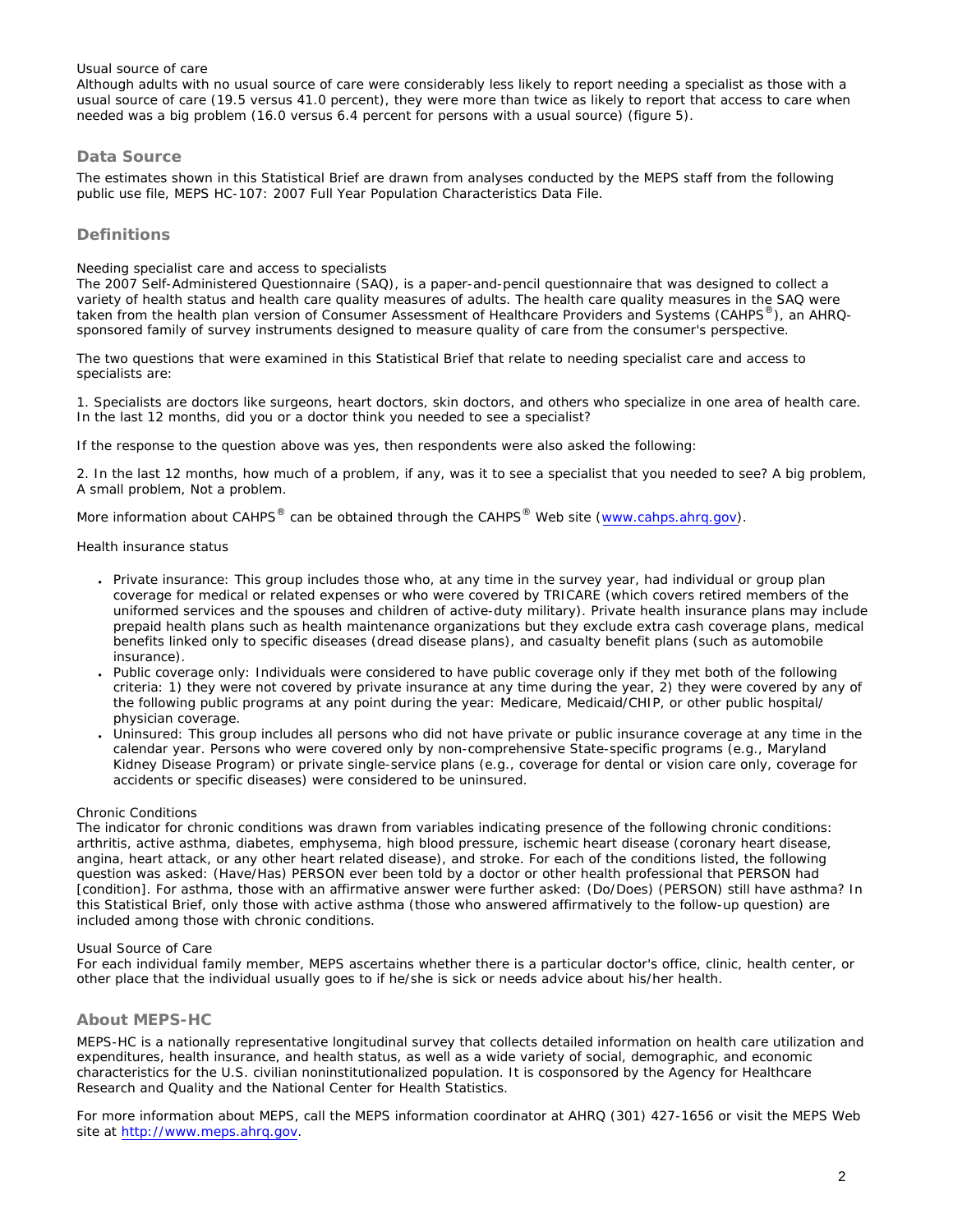## **References**

For a detailed description of the MEPS-HC survey design, sample design, and methods used to minimize sources of nonsampling error, see the following publications:

Cohen, J. *Design and Methods of the Medical Expenditure Panel Survey Household Component*. MEPS Methodology Report No. 1. AHCPR Pub. No. 97-0026. Rockville, MD: Agency for Health Care Policy and Research, 1997. [http://www.meps.](http://www.meps.ahrq.gov/mepsweb/data_files/publications/mr1/mr1.pdf) [ahrq.gov/mepsweb/data\\_files/publications/mr1/mr1.pdf](http://www.meps.ahrq.gov/mepsweb/data_files/publications/mr1/mr1.pdf) 

Cohen, S. *Sample Design of the 1996 Medical Expenditure Panel Survey Household Component*. MEPS Methodology Report No. 2. AHCPR Pub. No. 97-0027. Rockville, MD: Agency for Health Care Policy and Research, 1997. [http://www.](http://www.meps.ahrq.gov/mepsweb/data_files/publications/mr2/mr2.pdf) [meps.ahrq.gov/mepsweb/data\\_files/publications/mr2/mr2.pdf](http://www.meps.ahrq.gov/mepsweb/data_files/publications/mr2/mr2.pdf)

Cohen, S. Design Strategies and Innovations in the Medical Expenditure Panel Survey. *Medical Care*, July 2003: 41(7) Supplement: III-5-III-12.

Ezzati-Rice, T.M., Rohde, F., and Greenblatt, J. *Sample Design of the Medical Expenditure Panel Survey Household Component, 1998-2007*. Methodology Report No. 22. March 2008. Agency for Healthcare Research and Quality, Rockville, MD. [http://www.meps.ahrq.gov/mepsweb/data\\_files/publications/mr22/mr22.pdf](http://www.meps.ahrq.gov/mepsweb/data_files/publications/mr22/mr22.pdf)

Katon, W., M. Von Korff, E. Lin, and G. Simon. Rethinking practitioner roles in chronic illness: the specialist, primary care physician, and the practice nurse. *General Hospital Psychiatry*, May-June 2001, 23(3):138-144.

U.S. Census Bureau. *Statistical Abstract of the United States: 2009*. (128th Edition) Washington, DC, 2006.

Wagner, E. H., B. T. Austin, C. Davis, M. Hindmarsh, J. Schaefer, and A. Bonomi. Improving chronic illness care: translating evidence into action. *Health Affairs*, November-December 2001, 20(6):64-78.

## **Suggested Citation**

Carper, K., and Machlin, S. *Variations in Perceived Need and Access to Specialist Care among Adults in the U.S. Civilian Noninstitutionalized Population, 2007*. Statistical Brief #274. December 2009. Agency for Healthcare Research and Quality, Rockville, MD. [http://www.meps.ahrq.gov/mepsweb/data\\_files/publications/st274/stat274.pdf](http://www.meps.ahrq.gov/mepsweb/data_files/publications/st274/stat274.pdf)

AHRQ welcomes questions and comments from readers of this publication who are interested in obtaining more information about access, cost, use, financing, and quality of health care in the United States. We also invite you to tell us how you are using this Statistical Brief and other MEPS data and tools and to share suggestions on how MEPS products might be enhanced to further meet your needs. Please e-mail us at mepsprojectdirector@ahrq.hhs.gov or send a letter to the address below:

\* \* \*

Steven B. Cohen, PhD, Director Center for Financing, Access, and Cost Trends Agency for Healthcare Research and Quality 540 Gaither Road Rockville, MD 20850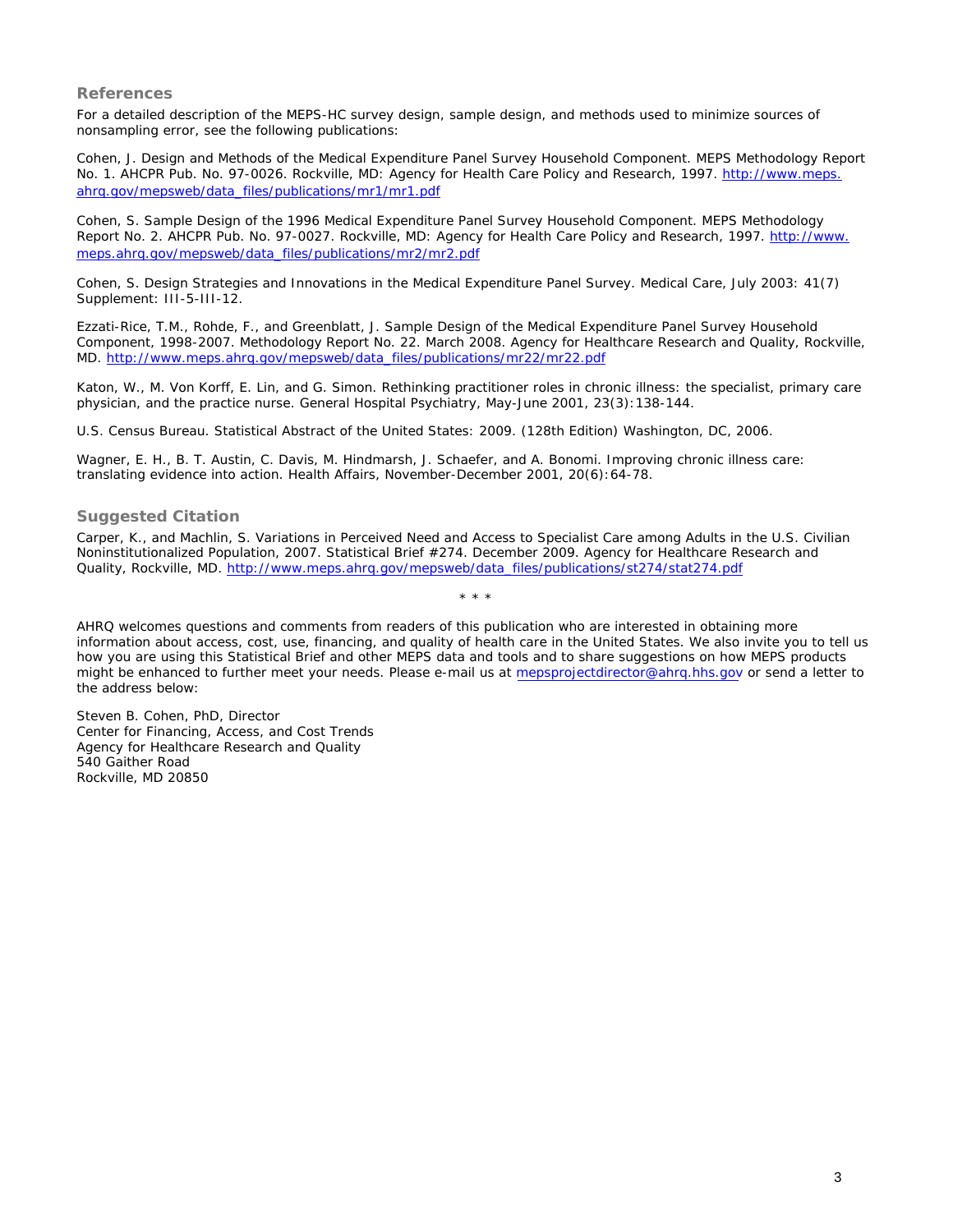

**Advancing** Excellence in

## Figure 1. Percentage of adults reporting need to see a specialist and percentage who thought access was big problem, by age, 2007



## Figure 2. Percentage of adults ages 18-64 reporting need to see a specialist and percentage who thought access was big problem, by insurance status, 2007

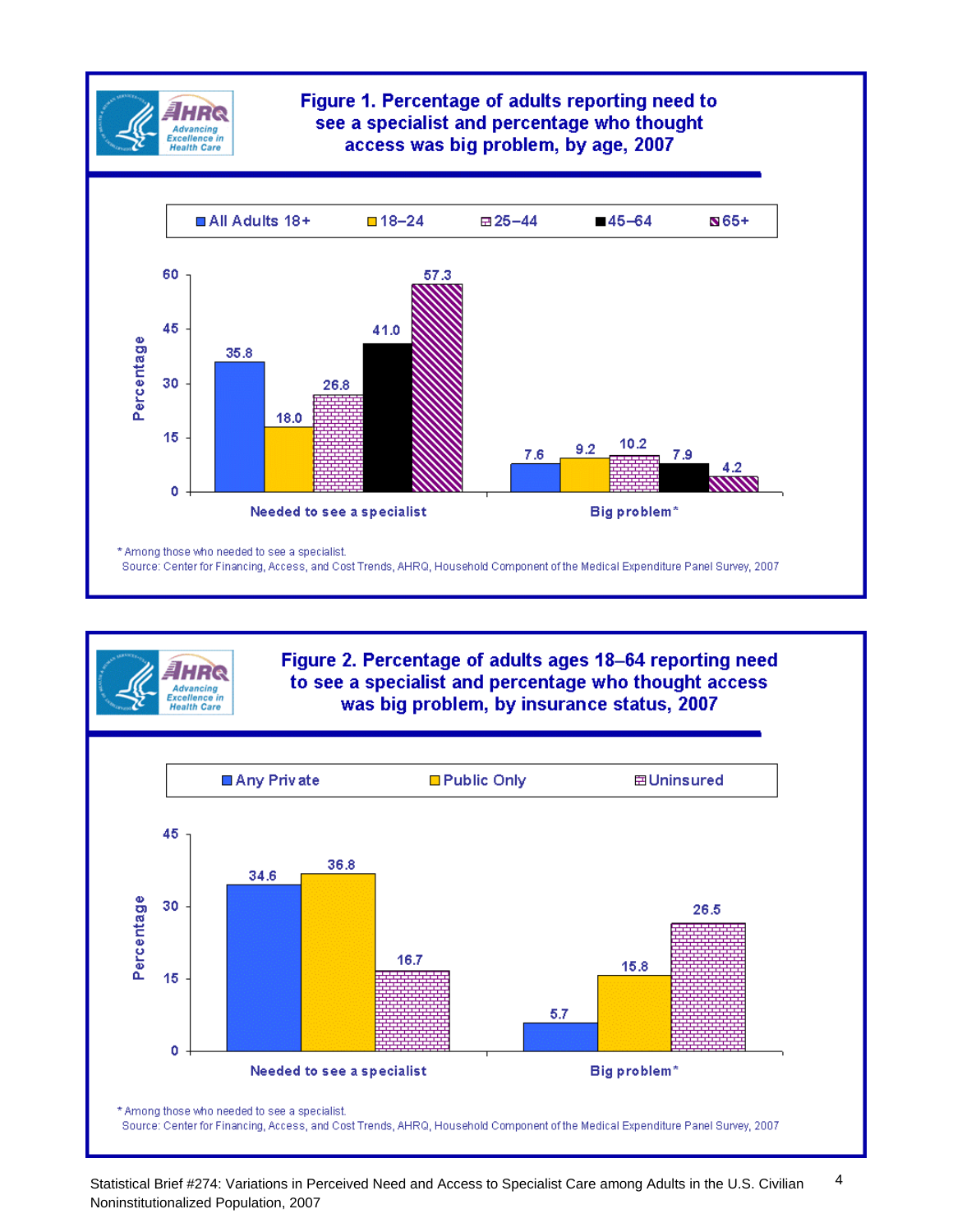

Advancing<br>xcellence in

**Health Care** 

## Figure 3. Percentage of adults 65 and older reporting need to see a specialist and percentage who thought access was big problem, by insurance status, 2007



## Figure 4. Percentage of adults reporting need to see a specialist and percentage who thought access was big problem, by chronic condition status, 2007